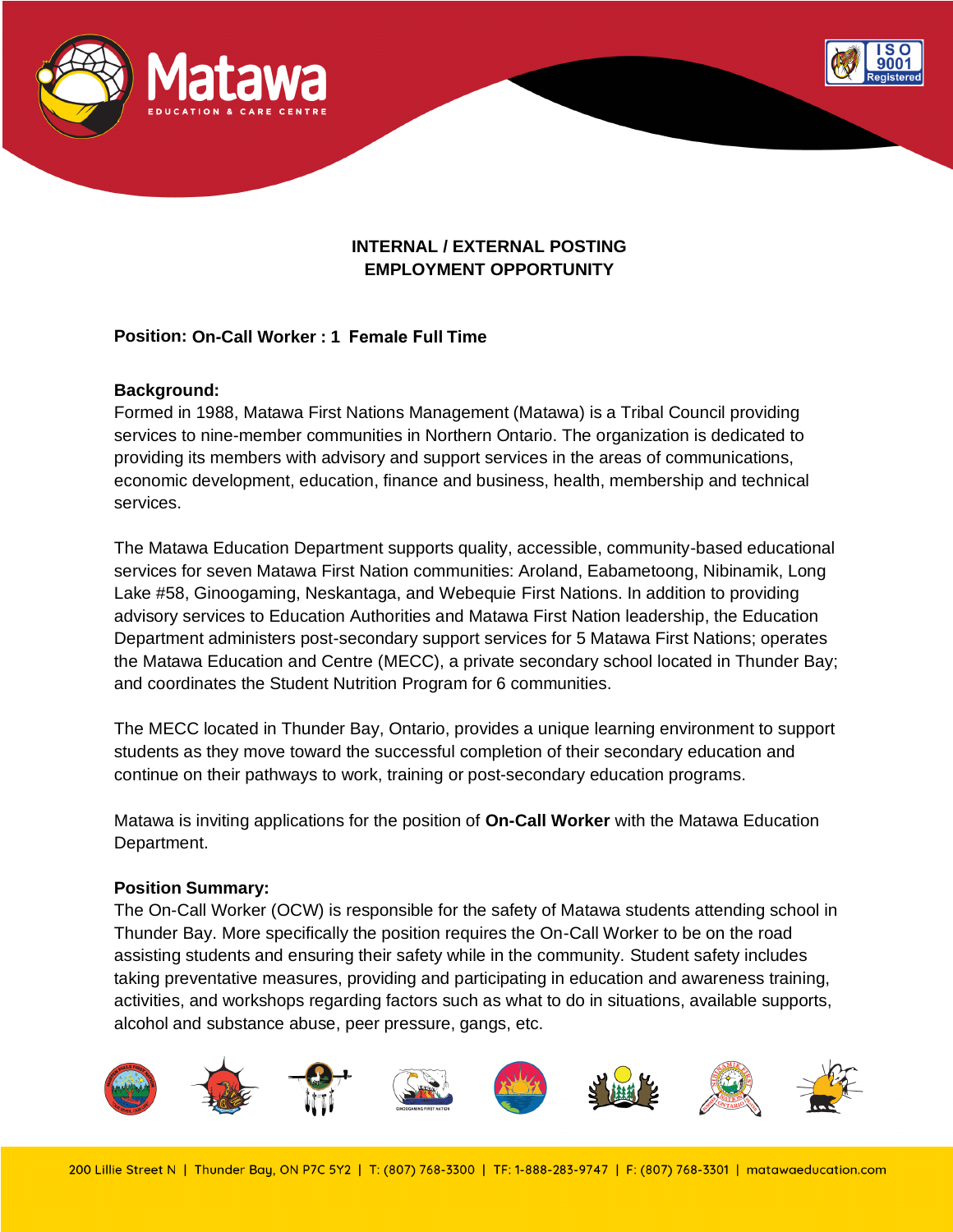

The position is based in Thunder Bay, with successful applicants will be required to submit a current Criminal Record Check, including vulnerable sector, and current "negative" result TB skin test. This is a contract position to June 26, 2020, with possibility of extension, pending funding and a successful performance review.

# **Preferred Qualifications/Requirements:**

- Minimum College diploma, ongoing or complete, in any of the following areas: Community Services (Child & Youth Worker, Recreation & Leisure, Social Service Worker, ECE), Health (paramedic, nursing); or equivalent community work experience
- Aboriginal specific programs (community advocacy, education, family and child services); Aboriginal Studies, studies in teaching and education
- Suggested skills: First Aid and CPR training, experience working with children and youth in leadership capacity, non-violent crisis intervention, crisis management
- Demonstrated initiative in meeting the needs of students outside the school environment
- Ability to work shift work, including night shifts
- Knowledge of First Nation education
- Knowledge of First Nation cultures and life styles
- Knowledge of legislation, regulations, policies and procedures for program development and implementation
- Knowledge of legislation, regulations, policies and procedures for involving youth in community programs
- Knowledge of office administration and procedures
- Ability to administer student programs
- Team building skills
- Analyzing and problem solving skills
- Excellent decision making skills
- Effective negotiation and mediation skills
- Excellent stress and time management skills
- Excellent written, verbal, interpersonal, presentation, and analytical skills
- A valid Ontario Driver's License
- Knowledge of Ojibway, Cree or Oji-Cree will be considered an asset